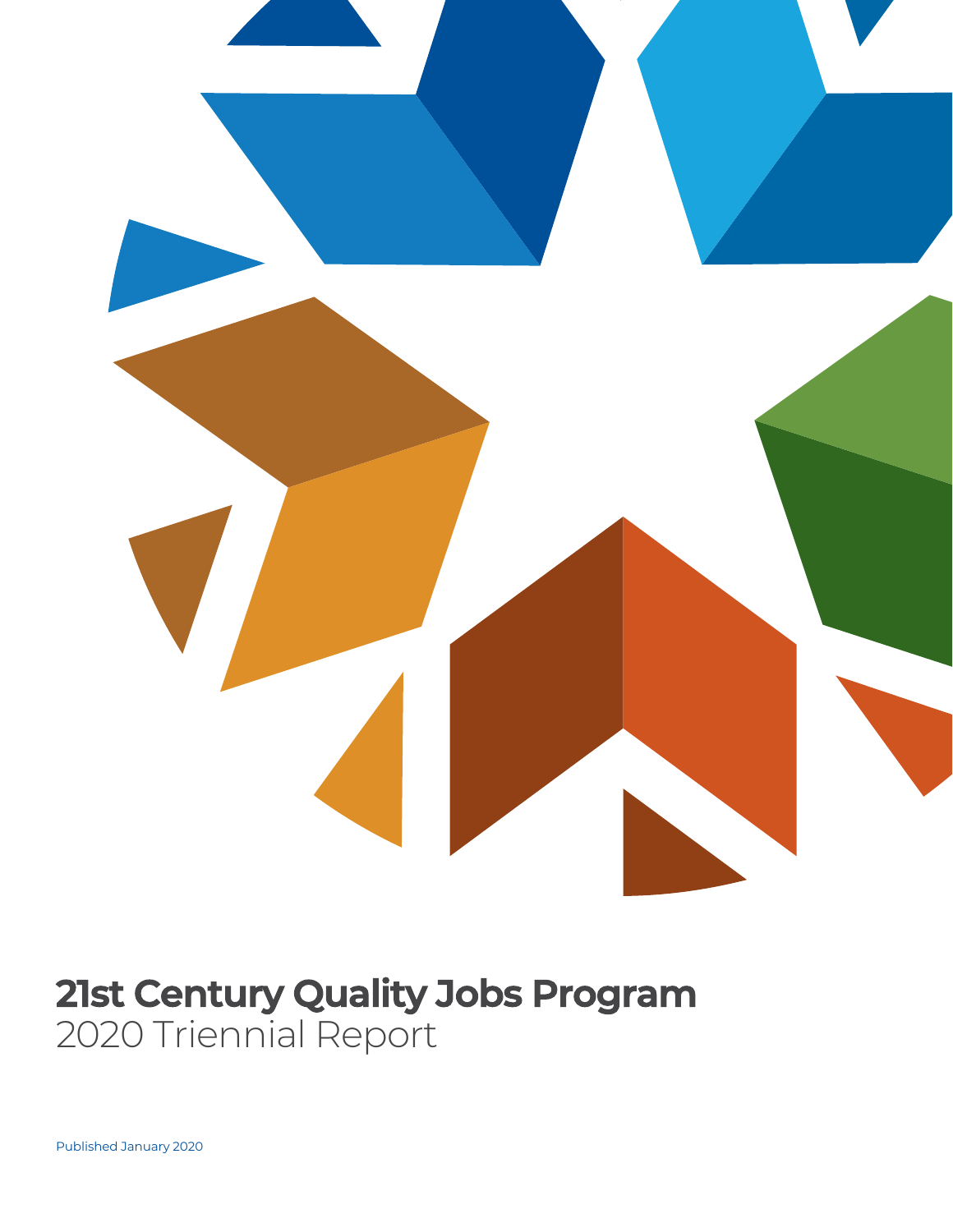## **Contents**

Submitted by: Oklahoma Department of Commerce

Prepared: January 2020

Sean Kouplen, Secretary Brent Kisling, Executive Director Josh McGoldrick, General Counsel Richard Schwalbach, Program Manager Jon Chiappe, Deputy Division Director, Research & Economic Analysis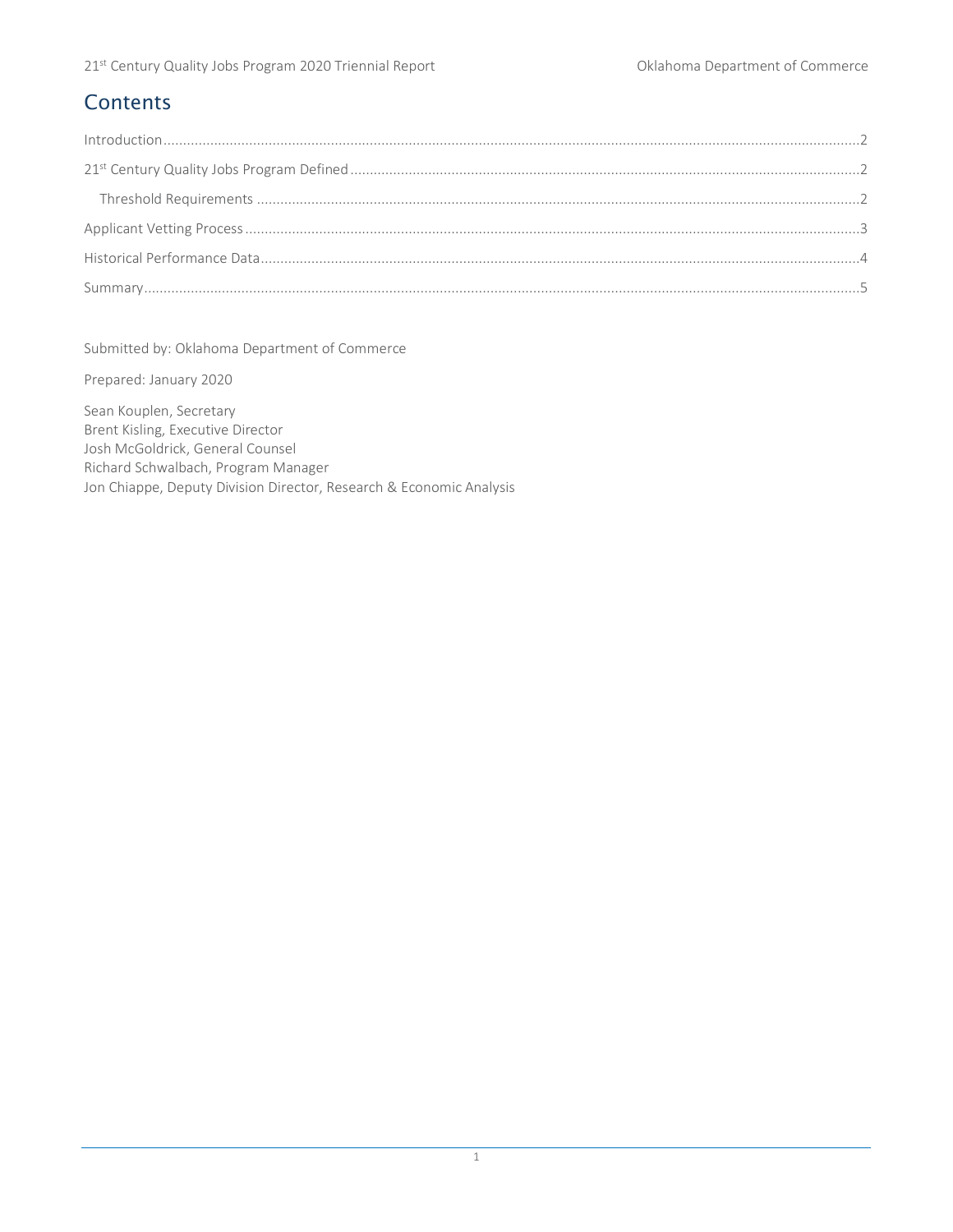## <span id="page-2-0"></span>Introduction

During the legislative session of 2009 the 21<sup>st</sup> Century Quality Jobs Program (the "21<sup>st</sup> Century Program) was created. Designed to be aspirational, it is a powerful tool to seek attraction or expansion of higher wage jobs for the Oklahoma economy.

The 21<sup>st</sup> Century Program requires that the Oklahoma Department of Commerce provide a report on the status of the program beginning in March 2011 and every three years thereafter. The report is to be presented to the President Pro Tempore of the Senate, the Speaker of the House of Representatives and the Governor. This report fulfills that legislative requirement for 2020.

## <span id="page-2-1"></span>21st Century Quality Jobs Program Defined

This incentive was designed to attract growth industries and sectors to Oklahoma in the 21<sup>st</sup> Century through a policy of rewarding businesses with a highly skilled, knowledge-based workforce. The intended purpose of the 21<sup>st</sup> Century Program is to promote indisputably impactful high wage jobs without competing with existing incentives. The framework of this program is based on the successful Oklahoma Quality Jobs Program enacted in 1993.

The legislation for the  $21^{st}$  Century Program was passed in the spring of 2009, and became effective November 1, 2009. Jobs and wages created by qualifying entities on and after this date are eligible for benefits in the 21st Century Program.

Qualifying entities may be eligible for up to twice the Net Benefit Rate of the Oklahoma Quality Jobs program, or 10% of the taxable payroll of these new jobs, to be paid in cash on a quarterly basis. The program lasts for up to 10 years.

### <span id="page-2-2"></span>Threshold Requirements

The following requirements must be met before a contract may be issued:

#### Basic Industry

All applicants must be within a qualifying basic industry to receive benefits. The list of qualifying industries includes all those of the regular Oklahoma Quality Jobs Program (with the exception of Oil & Gas), and an enhanced list from legislation. Applicants in some industries are required to have and maintain an out-of-state sales threshold of 50%.

#### New Job Creation

The applicant must create a minimum of 10 New Direct Jobs within the qualifying industry activity. (A New Direct Job is one that did not exist in the state during the 6-month period prior to application date). The participant has up to 3 years to "ramp up" to this level of jobs to qualify for an additional 7 years of program participation. Should the participant not be able to add the 10 new jobs by the end of the third year, it will be dismissed from the program. Employees in these New Direct Jobs must work 30 or more hours per week to be considered "quality jobs". Under certain circumstances, "leased" employees may be eligible for program benefits with notification at the time of application and approval.

#### Health Insurance Coverage

Applicants must offer those working in New Direct Jobs a basic health insurance plan (which includes doctor's office visits, hospitalization, maternity, mental health, substance abuse, and pharmacy benefits) within 6 months of employment. Employees must not be required to pay more than 50% of the premiums for this health coverage.

#### Average Wage Requirement

An average wage requirement applies to all New Direct Jobs eligible for program benefits. Those employees in such jobs must be paid an annualized wage which equals or exceeds the lesser of 300% of the average county wage for the county in which the applicant is located or the state index wage, currently \$101,650. Employees must be paid this average annual wage on a quarter-by-quarter basis throughout the program for the participant to receive benefit payments.

2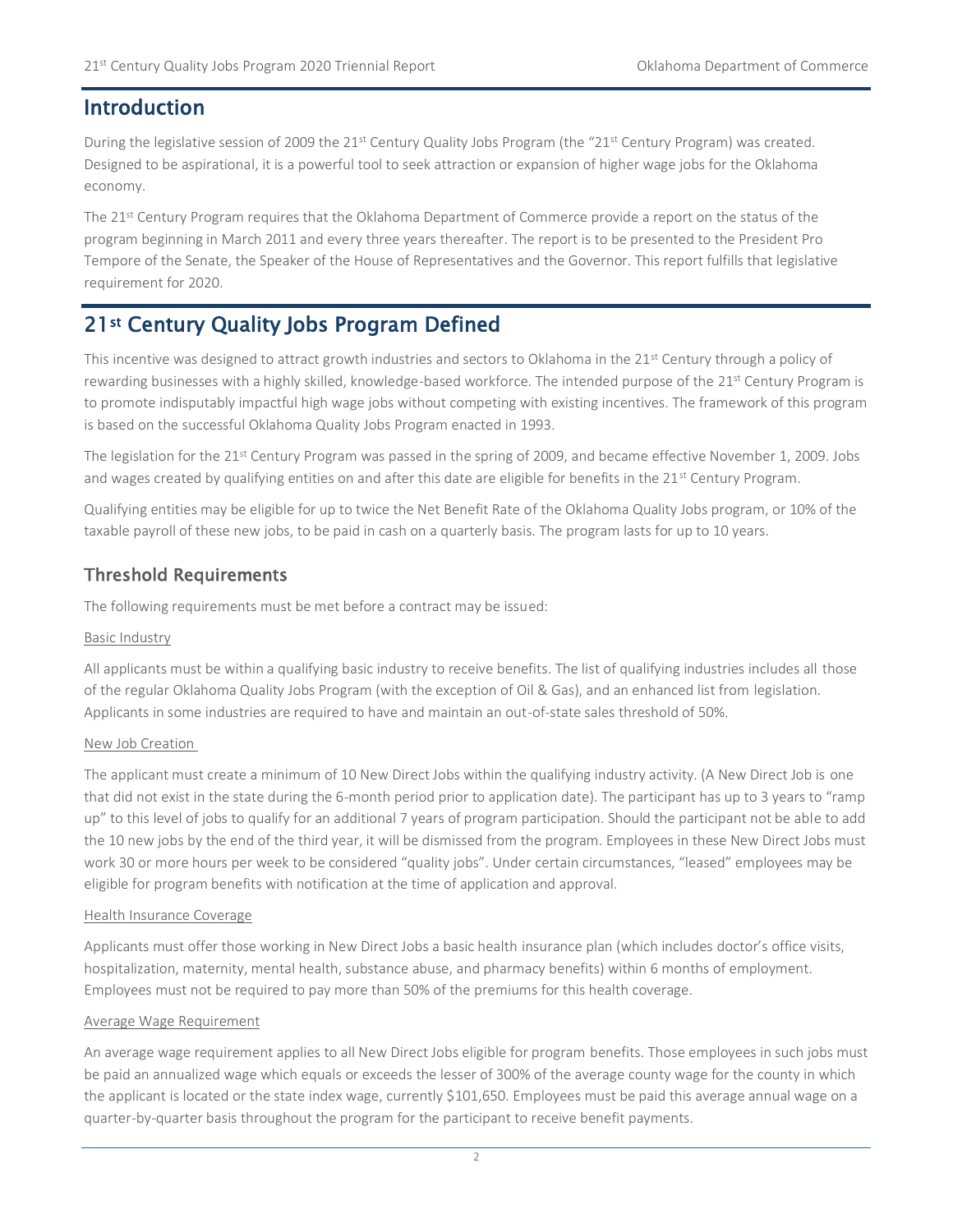#### 21st Century Quality Jobs Program 2020 Triennial Report Commerce Commerce Oklahoma Department of Commerce

Upon application, staff at the Oklahoma Department of Commerce ("Commerce") conduct due diligence work on each applicant to ensure it is a legal entity in good standing within the state. Commerce staff also determine the maximum amount of benefits the participant may receive (based on the economic impact of those jobs and wages) by doing a cost/benefit analysis. This ensures the state will pay out no more in benefits than the economic benefit that is created by the participant.

While an entity qualifies for participation in the program based on its projection of wages and jobs, it receives payment of benefits based solely on actual performance. A participant must file quarterly claims with the Oklahoma Tax Commission ("Commission"), verifying its payroll and job data, to receive any payment. The Commission then verifies this claim through payroll tax withholdings before issuing a warrant. Should a participant have any encumbrance due to a delinquency in any tax owed to the state, payment of benefits is withheld, pending resolution of the tax owed.

## <span id="page-3-0"></span>Applicant Vetting Process

All applicants are thoroughly vetted by Commerce in a number of areas prior to having their application considered before the approval committee. Areas considered are:

- Legal Entity Status at Secretary of State's Office Good Standing
- Registration of legal entity at the Tax Commission and Employment Security Commission
- Confirmation, all taxes paid to the state-no encumbrances existing
- Verification of proper Industry Code (NAICS code)
- Analysis of current and historical average wages being paid to employees
- Capitalization and Leadership Team experience adequate to perform successfully
- Out of state sales amounts, current and potential to required levels
- Health Insurance program for employees in place and to required criteria thresholds
- All applicants must include their most recent financial statements to the committees so that their financial viability can be determined
- Companies are required to attend approval hearings to represent themselves to the committee-agency representatives are no longer used
- All applicants are required to appear before two approval committees (formerly, although legislation calls for most type of applicants to be reviewed by only one committee, ALL applicants will appear before BOTH internal and external review committees to provide better oversight)
- Participating companies must sign an Affidavit annually, on the anniversary date of their contract, stating that they have and will continue to provide the required Health Insurance to employees as well as maintain the required Out of State Sales level

The Oklahoma Tax Commission continues to verify, before each and every claim is processed and paid, that the participant company has paid their taxes and is currently eligible to receive program funds. Quality Jobs Program funds are withheld if any participant is in arrears with any amount owed to the state or has not complied with the elements of the program.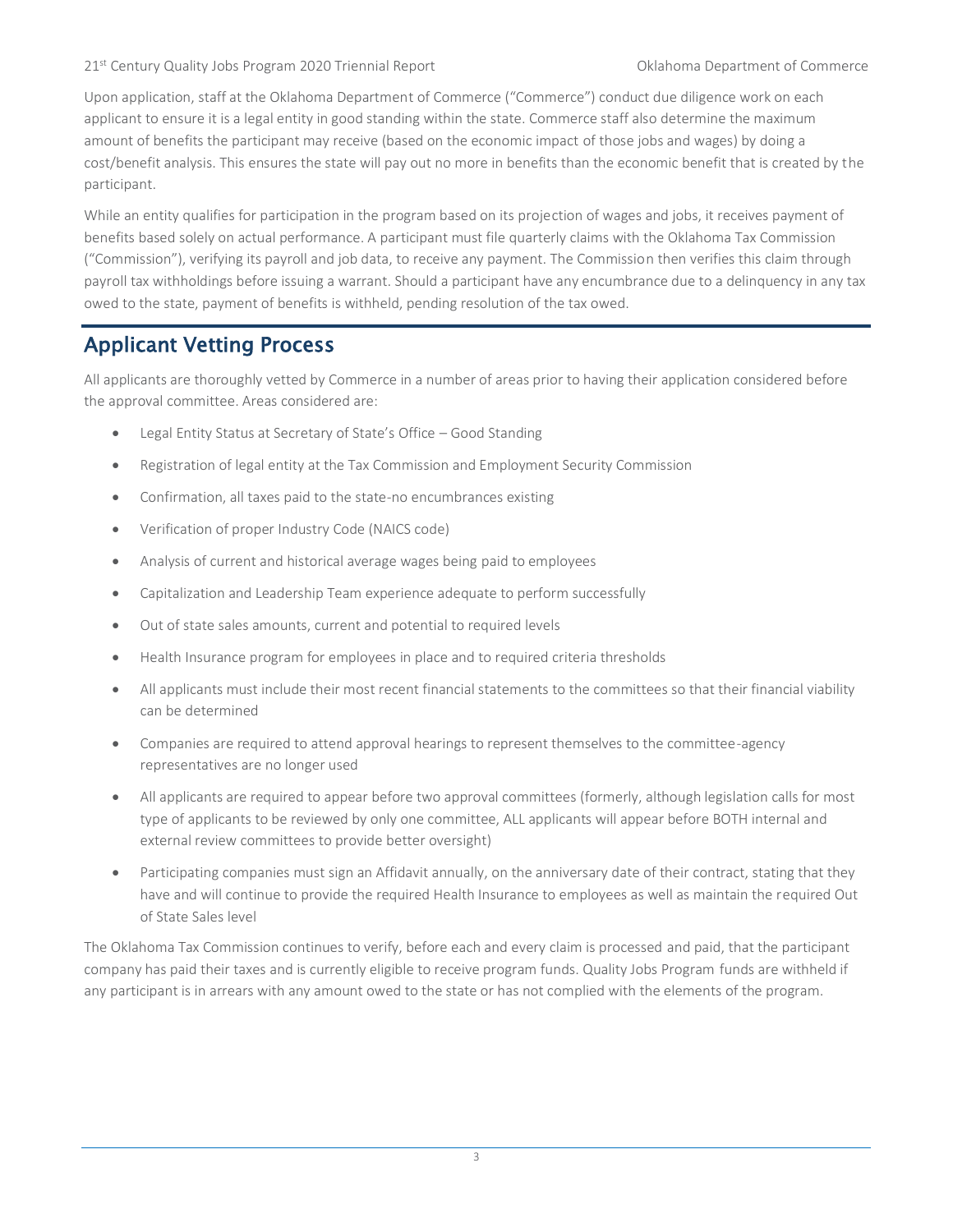## <span id="page-4-0"></span>Historical Performance Data

The following information is reported on a fiscal year basis. Information reported represents both projected data and actual data as reported by the participant based on jobs and wages.

Enrollment and performance since the last Triennial Report:

| FY 2017                |                           |
|------------------------|---------------------------|
| Enrolled               | No enrollments in FY 2017 |
| Jobs Projected         |                           |
| Wage Range             |                           |
| Net Benefit Rate Range |                           |
| Status                 |                           |
| Maximum Benefits       |                           |
| FY 2018                |                           |
| Enrolled               | 1                         |
| Jobs Projected         | 50                        |
| Wage Range             | \$195,926                 |
| Net Benefit Rate Range | 9.6%                      |
| Status                 | Research & Development    |
| Maximum Benefits       | \$3,876,886               |
| FY 2019                |                           |
| Enrolled               | 1                         |
| Jobs Projected         | 62                        |

Wage Range **\$105,409** Net Benefit Rate Range 5.48%

Status Flight Training Maximum Benefits \$3,202,495